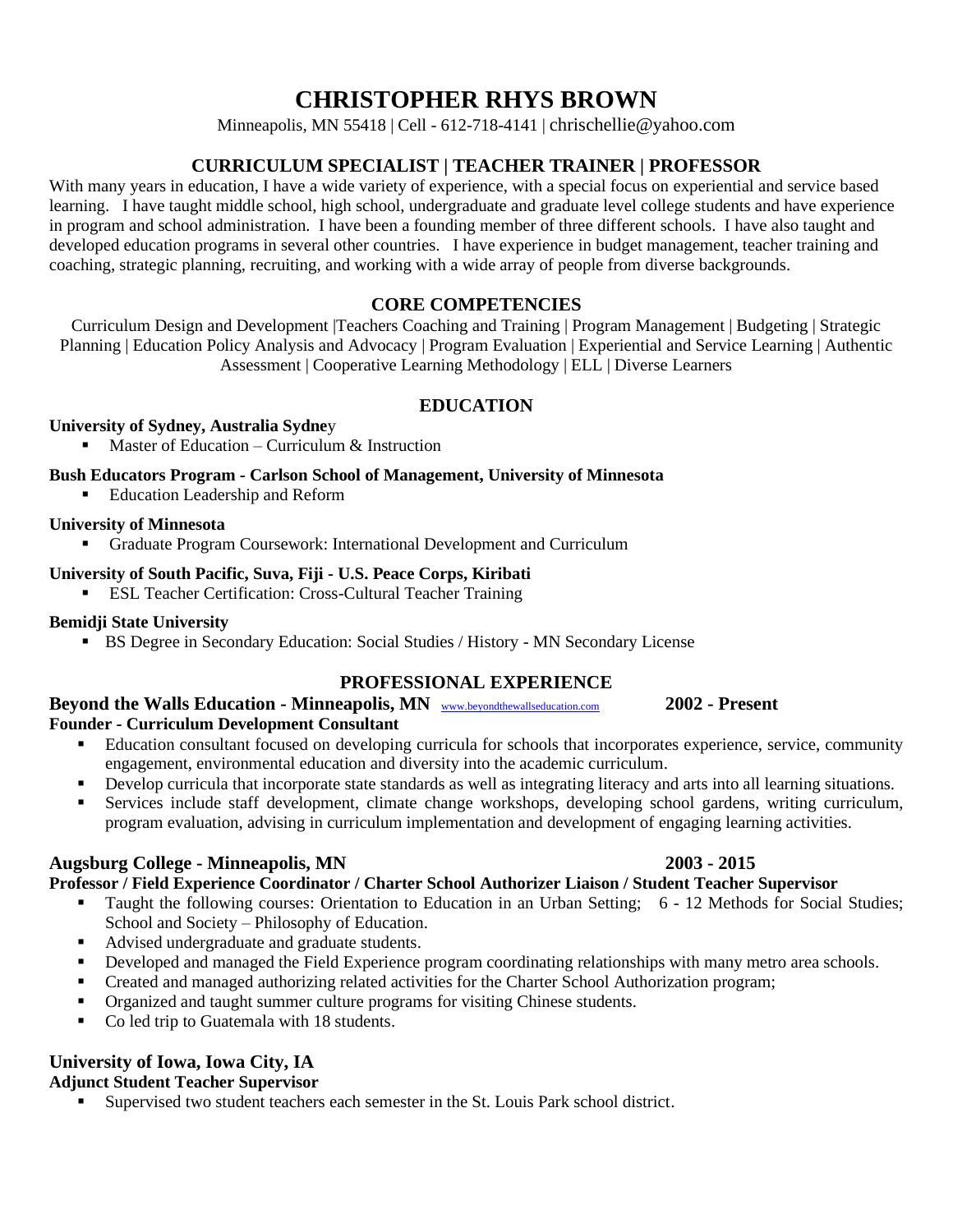# **Uni-World Language College and School - Sydney, Australia**

#### **ELL Teacher and Curriculum Development Specialist**

- Designed and implemented experiential learning curriculum for English Language Learners who had recently arrived in Australia from People Republic of China.
- Responsibilities included curriculum design, implementation and assessment for English language learning, assisting in the preparation for the International English Language Test, and daily instruction.

# **Learning Adventures Middle School - St. Paul, MN**

#### **Founder / Director / Teacher**

- The Director and founding member of a small innovative charter middle school based on the Expeditionary Learning Outward Bound principals.
- Responsibilities included: curriculum development and implementation, community outreach and relations, budget management, personnel/teacher management, records management with state, calendar and schedule development,
- Coordinated fieldwork activities, leading wilderness outings,
- Taught interdisciplinary social studies, physical education and language arts.

# **St. Paul Public Schools – St. Paul MN**

#### **Design Consultant for Cross Winds Middle School**

- Coordinated research/development team in the design and implementation of a new, year round middle school.
- Responsibilities included curriculum and assessment research, design creation, and coordination of superintendents from seven cooperating school districts.
- The school opened in the fall of 1998 as Inter-district Arts and Science Middle School.

## **Institute for Education and Advocacy - Minneapolis, MN**

#### **Director of School for New Americans / Lincoln International**

- Founder and Director of a contract alternative high school for non-English speaking refugees and immigrants.
- Designed and implemented school concept, hired and supervised teaching and support staff, led curriculum development team, student recruitment, managed relationships between Minneapolis Public Schools, IEA and other cooperating organizations.

#### **Director of Gateway to English**

- A work focused ESL program for adult refugees and immigrants receiving public assistance. Developed program concept, hired and supervised teachers and a job coach, oversaw curriculum and evaluation tools.
- Reported regularly to the State of Minnesota and the Federal Office of Immigrant and Refugee Affairs.

#### **Director of Study Connections**

- A cross-cultural peer-tutoring program for refugee and immigrant students.
- The service-learning program operated in five urban Twin Cities high schools and utilized cooperative learning methodology. Responsible for hiring and supervising teachers, overseeing curriculum development and program evaluation.
- Maintained relations with participating schools, school districts, private and public funding sources while maintaining records and authoring reports for funding agencies.

# **United States Peace Corps, Kiribati, South Pacific**

#### **Director - Community Development Center**

- Trained youth in academic and vocational skills; developed curriculum, identified, hired and trained local teachers;
- Maintained relations between island council and the sponsoring organization;
- Coordinated community development meetings;
- Obtained USAID funding installing 40 well pumps improving local water supply;
- **•** Developed and implemented training program for new volunteers;

#### **Benilde-St. Margaret's High School - St. Louis Park, MN**

#### **Teacher/ Coach**

- Secondary Social Studies Teacher for grades 9-12.
- Subjects taught included: American History, European and Asian History, World History, Political Science, Philosophy, Current Affairs, Psychology, and Sociology.
- Extra Curricular included; Girls Swim Team coach, Ski team coach, Junior Class Advisor, Mock Trial coordinator.